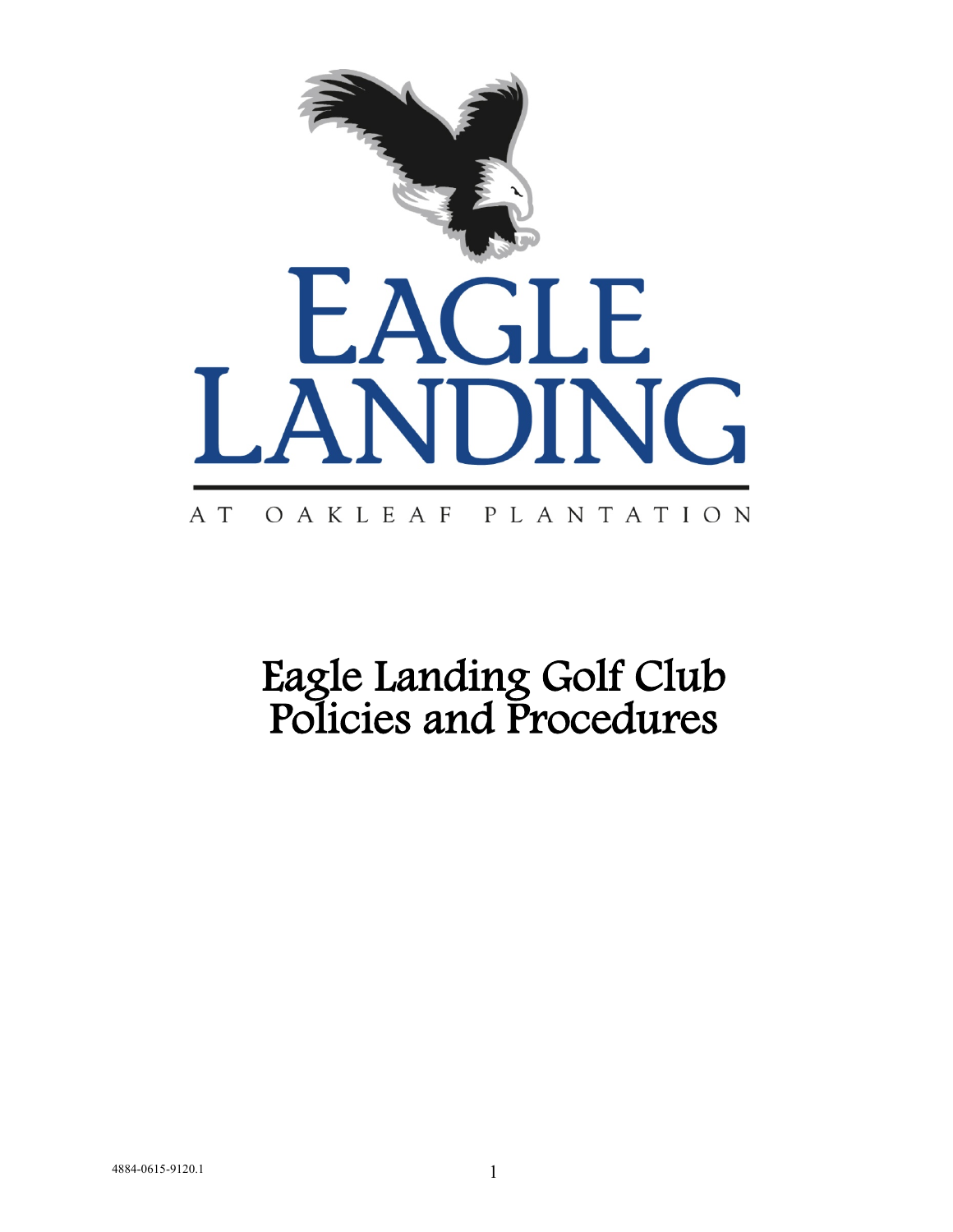### Policies & Procedures

### Table of Contents

|                                         | $\mathfrak{B}$ |
|-----------------------------------------|----------------|
| Resignation, Suspension and Termination | $\overline{4}$ |
|                                         | 5              |
|                                         | 5              |
|                                         | 5              |
|                                         | 5              |
|                                         | 6              |
|                                         | 6              |
|                                         | 6              |
|                                         | $\overline{7}$ |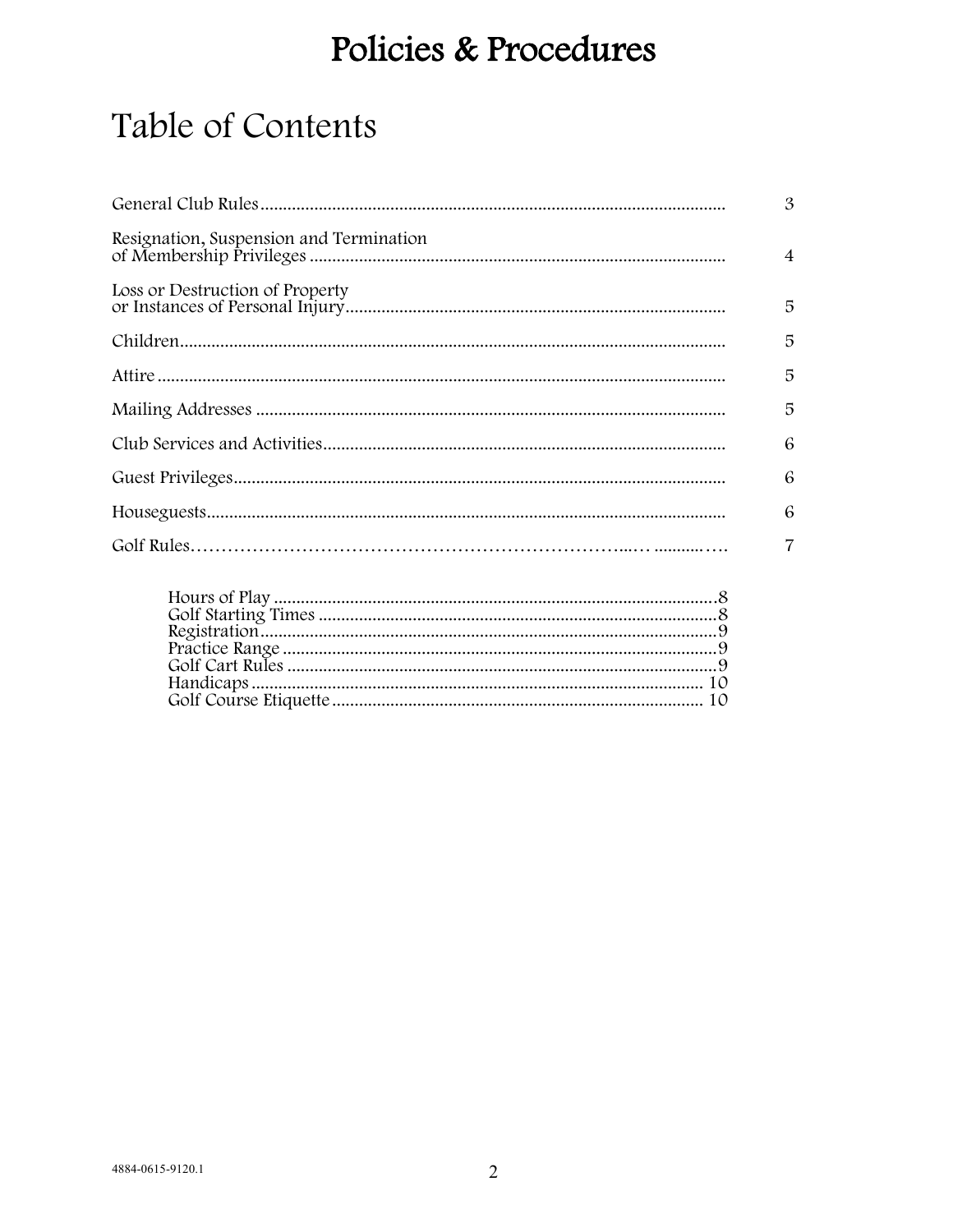## Eagle Landing Golf Club General Club Rules

It is the intent of management of the Club to limit these Rules and Regulation to the minimum required for the mutual enjoyment of the Club by all its members and their guests. The obligation of enforcing these Rules and Regulations for the good of all members is placed primarily in the hands of a carefully selected and trained staff. It is the duty of the membership of the Club to know these Rules and Regulations, and to cooperate in the enforcement thereof.

- 1. The facilities at Eagle Landing Golf Club (the "Club"), shall be open on the days and during the hours established from time to time by the Club considering the season of the year and other circumstances.
- 2. Performance by entertainers will be permitted on the Club Facilities only with the permission of the General Manager and upon completion of any documents required by the Club.
- 3. Alcoholic beverages will not be served or sold, nor permitted to be consumed, on the Club's premises during hours prohibited by law. Alcoholic beverages will not be served or sold to any person not permitted to purchase the same under the laws of the State of Florida.
- 4. Commercial advertisements shall not be posted or circulated in the Club nor shall business of any kind be solicited or transacted on the property of the Club nor upon the Club stationery without the prior approval of the General Manager.
- 5. Petitions may not be originated, solicited, circulated or posted on any property of the Club without the prior approval of the General Manager.
- 6. Parents are responsible for and must control their children with due regard to the wishes and comfort of other members. Children shall not be permitted to run unattended about the facilities of the Club. There will be no excessive "lounging" or "loitering" in the Golf Shop or<br>other facilities of the Club by children under sixteen (16) years of age.
- 7. Skateboards, motorized scooters, roller skates, Frisbees or the like are not permitted on the Club Facilities at any time.
- 8. It is contrary to the policy of the Club to have its facilities used for functions which in any way relate to past, present or future fund raising efforts for the benefit of a political cause without the prior approval of the General Manager.
- 9. All food and beverage consumed on the Club Facilities must be furnished by the Club, unless otherwise permitted by the General Manager. Outside catering may be permitted at the discretion of the General Manager.
- 10. Members must not request special personal services from employees of the Club.
- 11. Members and their guests may not abuse any of the Club's employees, verbally or otherwise. All service employees of the Club are under the supervision of the General Manager and no member or guest shall reprimand or discipline any employee or send any employee off the Club Facilities for any reason. Any employee not rendering courteous and prompt service should be reported to the General Manager immediately.
- 12. Slow, unsatisfactory or improper service shall be immediately reported to the manager on ordinary occasions so that responsibility can be assessed and the problem resolved immediately. All serious complaints should be made in writing.
- 13. Vehicles must be parked in the areas designated by the Club from time to time. Vehicles should not be parked on grass lawns, at the front entrance, in delivery areas or in any way which blocks the normal flow of traffic, unless specifically authorized by the General Manager. Do not park in fire lanes.
- 14. No member or guest is allowed in the service or kitchen areas of the Club.
- 15. The roster or list of members in the Club shall be considered the private property of the Club and shall not be used or given to anyone by a member of the Club for any reason whatsoever and may be furnished to members at the discretion of the Club. Unauthorized release of the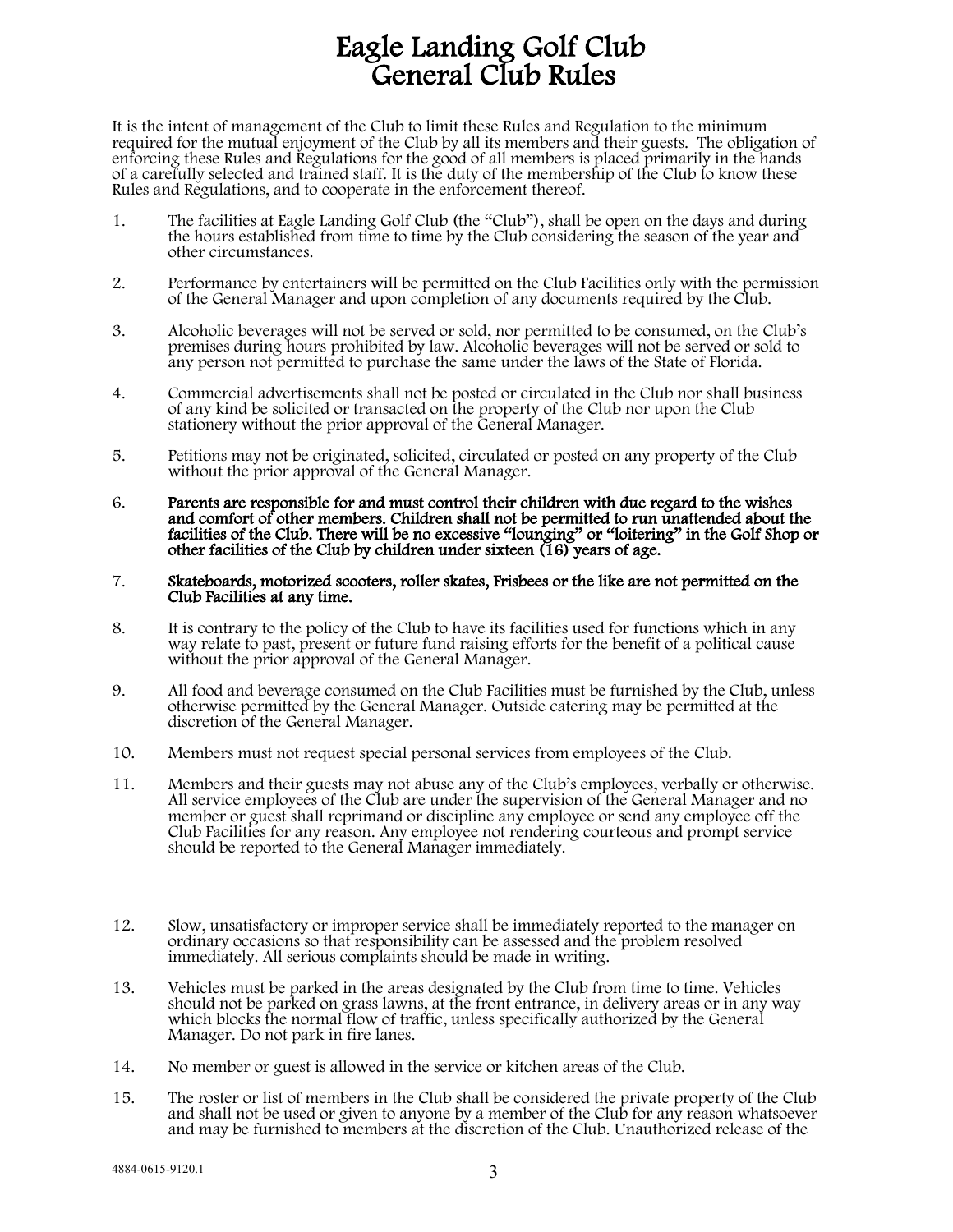membership roster is viewed as a very serious breach of Club policy. Violations will be reviewed by the Club and may result in immediate expulsion or other disciplinary action.

- 16. All complaints, criticisms or suggestions relating to the operations of the Club must be in writing, signed and addressed to the General Manager.
- 17. Violation of any of these rules or conduct in a manner prejudicial to the best interest of the Club will subject the person in violation to the disciplinary action deemed appropriate by the Club. Any violations of these rules should be reported to the General Manager.
- 18. The Club reserves the right to amend or modify these rules when necessary and will make these rules available to Club members.

### Resignation, Suspension & Termination of Membership Privileges

1. A member may resign membership privileges in the Club by delivering to the Membership Office written notice of resignation. Upon receipt of the written resignation, return of the membership cards and settlement of the Club account, the Club will send a written acknowledgment of the membership resignation. Until these requirements are fulfilled and the written acknowledgment has been received, the member will continue to be responsible for all dues and charges associated with the membership. Notwithstanding any resignation, suspension or termination of membership privileges, the member and the member's spouse shall remain liable for any amounts unpaid on the member's Club account.

#### 2. Membership privileges may be suspended or terminated by the Club in its sole discretion if the member:

- a. submits false information on the application for membership, which if had been truthfully disclosed, would have rendered the applicant ineligible for membership;
- b. submits false information regarding an application for use of privileges by a guest of the member;
- c. permits the unauthorized use of a member's membership card or club account;<br>d. exhibits unsatisfactory behavior, deportment or appearance;
- d. exhibits unsatisfactory behavior, deportment or appearance;<br>e. fails to pay dues, fees, charges or any other amount owed to t
- e. fails to pay dues, fees, charges or any other amount owed to the Club in a proper<br>and timely manner;<br>f. fails to abide by these Rules and Regulations established for use of the Club Facilit
- f. fails to abide by these Rules and Regulations established for use of the Club Facilities;
- g. treats the personnel or employees of the Club in an unreasonable or abusive manner; g. treats the personnel or employees of the Club in an unreasonable or abusive r<br>h. engages in conduct that is improper or likely to endanger the welfare, safety,
- harmony or reputation of the Club or its members.
- 3. The Club may at any time, and from time to time, restrict, suspend or terminate, for cause or causes described in the preceding paragraph, any member's privilege to use any or all the Club Facilities. No such member shall on account of any such suspension or termination be entitled to a refund of any membership fee, duties or any other fees. During the restriction or suspension, dues and other charges shall continue to accrue and shall be paid in full prior to reinstatement as a member in good standing.
- 4. Members may request, in writing, to suspend their membership due to Military Duty Deployment/Transfer, with the proper government documents/paperwork. A member must receive approval from either the Membership Director or the General Manager and the account suspension will be effective beginning on the date of approval. There is no reactivation deadline for a<br>member when it relates to military deployment/transfer.
- 5. Members may also request, in writing, to suspend their membership, due to a "Medical Condition" , with clear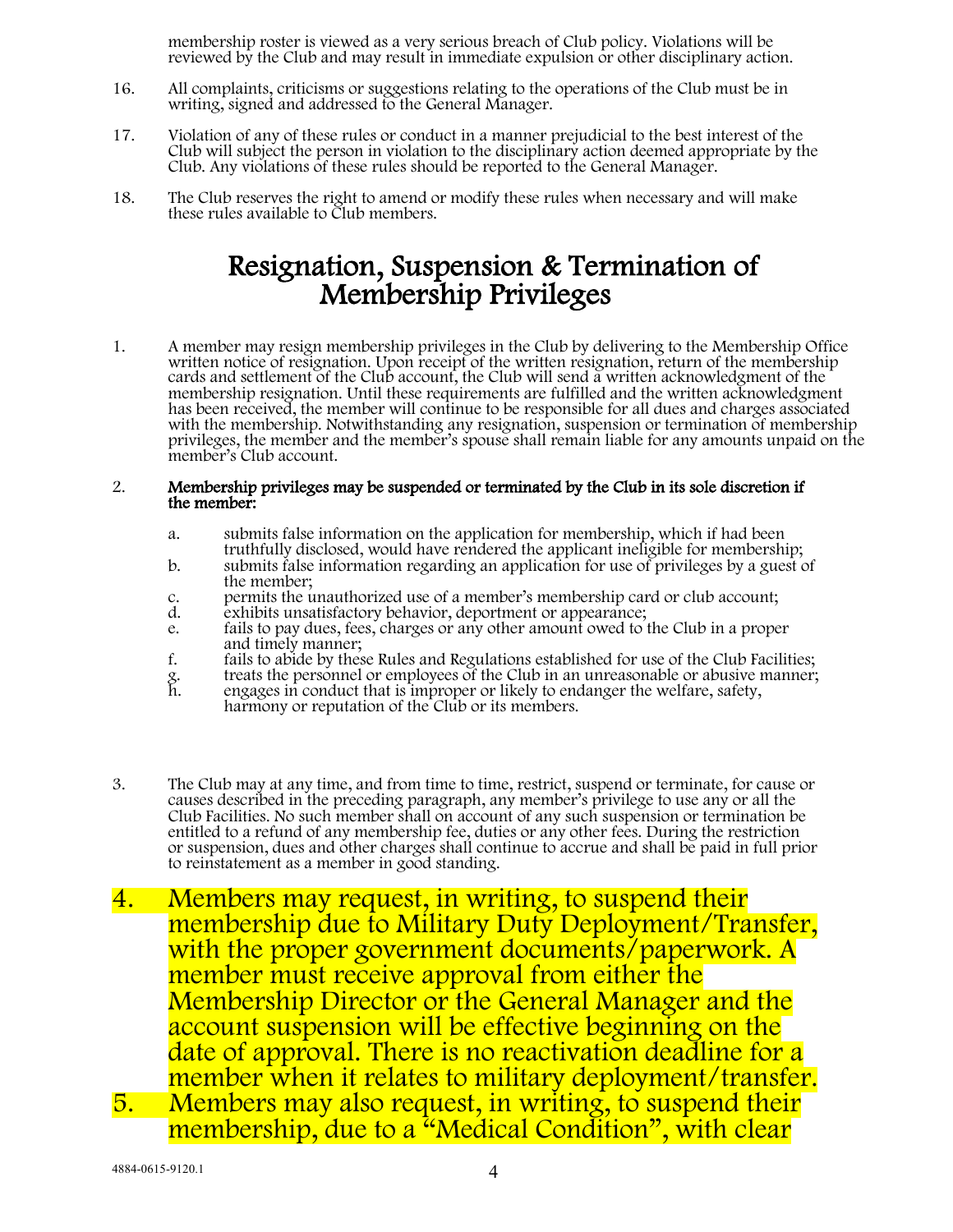medical documents from a doctor. The membership suspension can last for up to six (6) months. After six (6)months if the membership has not been reactivated, Management will terminate the membership and the member will be required to pay a new Initiation Fee to rejoin the Club. There can only be one "Medical Condition" suspension per membership. A member must receive approval from either the Membership Director or the General Manager and the account suspension will be effective beginning on the date of approval.

6. Any member that cancels their membership for any reason other than conditions stated above will be required to pay a new Initiation Fee to rejoin the club.

### Loss/Destruction of Property or Instances of Personal Injury

- 1. Each member, as a condition of membership, and each guest, as a condition of invitation to the Club Facilities, assumes sole responsibility for his or her property. The Club shall not be responsible for any loss or damage to any private property used or stored on the Club Facilities.
- 2. Property or furniture belonging to the Club shall not be removed from the room in which it is placed or from the Club Facilities, without proper authorization. Every member of the Club shall be liable for any property damage and/or personal injury at the Club, or at any<br>activity or function operated, organized, arranged or sponsored by the Club, caused by the member, any family member or guest of the member. The cost of any damage shall be charged to the member's club account.
- 3. Any member, guest or other person who, in any manner, makes use of, or accepts, the use of, any apparatus, appliance, facility, privilege or service whatsoever owned, leased or operated by the Club, including without limitation the use of golf carts, or who engages in any contest, game, function, exercise, competition or other activity operated, organized, arranged or sponsored by the Club, either on or off the club Facilities, shall do so at his or her own risk. The member shall indemnify and hold harmless South Village Community District ("SVCDD") and CGPM Managers II, LLC ("Century") and their respective partners, directors, officers, shareholder, employees, affiliates, representatives, and agents from any and all loss, cost, claim, injury, damage or liability sustained or incurred by the member, any family members or guest of the member, resulting there from and/or from any act or omission of any partner, director, officer, shareholder, employee, affiliate, representative or agent of SVCDD and Century or the Club.
- 4. Should any member bring suit against SVCDD, Century and/or the Club for any claim and fail to obtain judgment therein against them, the member shall be liable to each respective entity and the Club for all costs and expenses incurred in the defense of such suit, including reasonable attorneys' fees.

#### Children

Children under sixteen (16) years of age are permitted on the Club Facilities only if<br>accompanied or supervised by an adult unless they are attending a specific junior event at the Club. Children under the lawful drinking age are not permitted in any bar areas unaccompanied by an adult.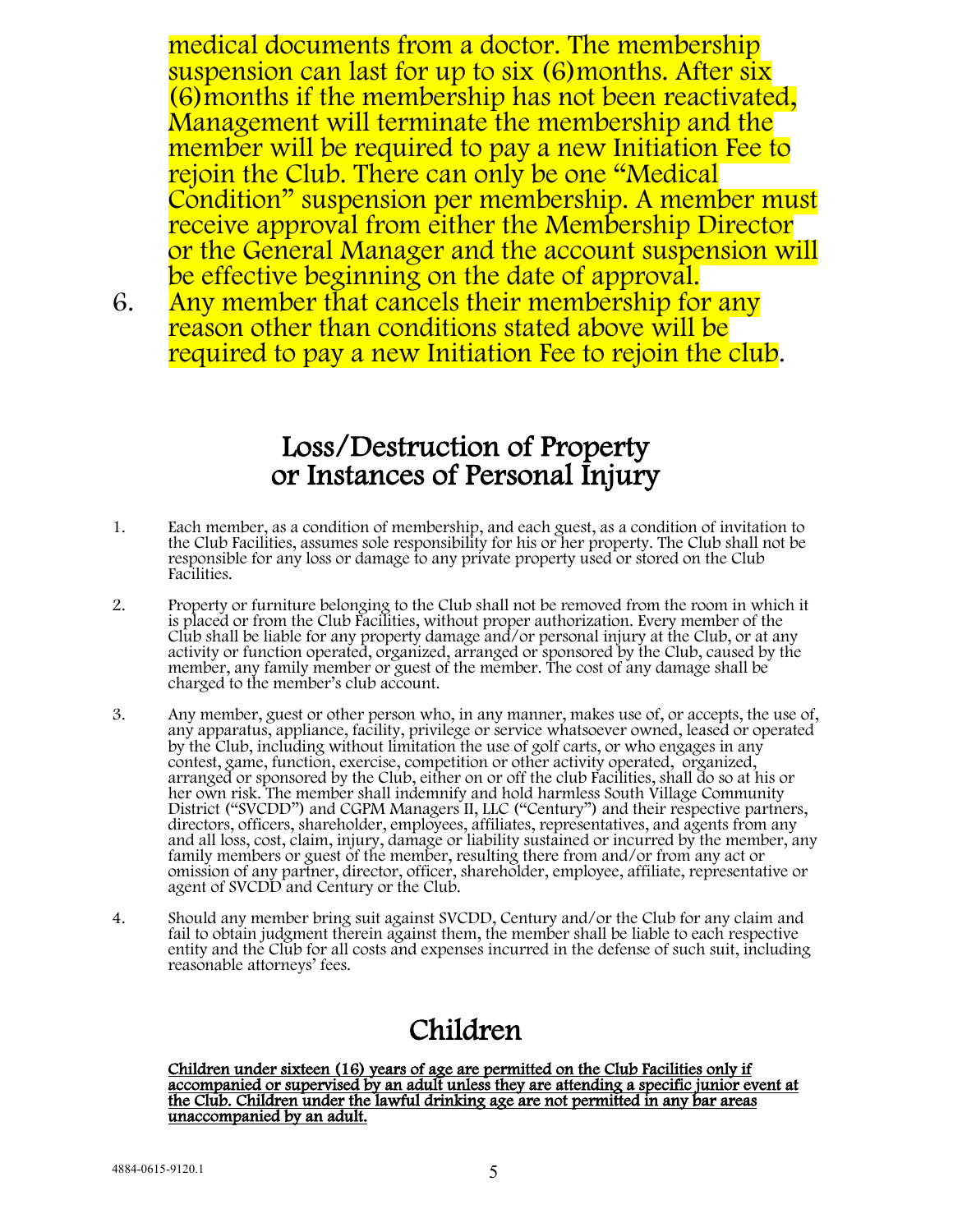- 1. It is expected that members will choose to dress in a fashion befitting the surroundings and atmosphere provided in the setting of our Club. It is also expected that members will advise their guests of our dress requirements.
- 2. Attire in the lounge is informal. Shirts and shoes are required at the Club.

#### Mailing Addresses

Each member is responsible for filing with the Membership Office in writing, preferable on a form provided, the mailing address and any changes thereto, to which the member wishes all notices and invoices of the Club be sent. A member shall be deemed to have received mailings from the Club ten days after they have been mailed to the address on file with the Membership Office. In the absence of an address filing with the Membership Office, any Club mailing may, with the same effect as described above, be addressed as the General Manager may think is most likely to cause its prompt delivery.

#### Club Services & Activities

- 1. The Club desires to encourage the use of the facilities at the Club by members & guests for private parties, on any day or evening, provided it does not interfere with the normal operation of the Club or with the services regularly available to the members. Members are requested to contact the Clubhouse at 904.291.5600 for available dates and arrangements.
- 2. Private parties are not permitted on the Club Facilities unless prior approval is obtained from the General Manager. The Club may require the advance payment of a security deposit by the person assuming responsibility for the party. The person sponsoring the private party shall be responsible for the conduct of the member's guests and for any expense and damage resulting from the party, including damage caused by the installation of party décor and shall be responsible for the removal of all such party décor.

#### Guest Privileges

Guests of members may be extended guest privileges subject to applicable guest fees, charges and rules and regulations established, from time to time, by the Club. Guest privileges may be denied, withdrawn or revoked at any time for reasons considered sufficient by the Club. All guests shall be either day guests or houseguests. A houseguest is defined as a guest temporarily residing in a member's residence unless otherwise permitted by the Club (not a lessee). All other guests of a member shall be considered day guests.

#### Houseguests

- 1. Houseguests are permitted to use the Club for up to fourteen days during any membership year without being accompanied by the sponsoring member.
- 2. The sponsoring member must initiate the application for houseguest usage at least three business days prior to the arrival date of the houseguest. A houseguest card will be issued.
- 3. At the expiration of the card (fourteen days maximum), renewal(s) of houseguest privileges will only be granted at the discretion of the Club.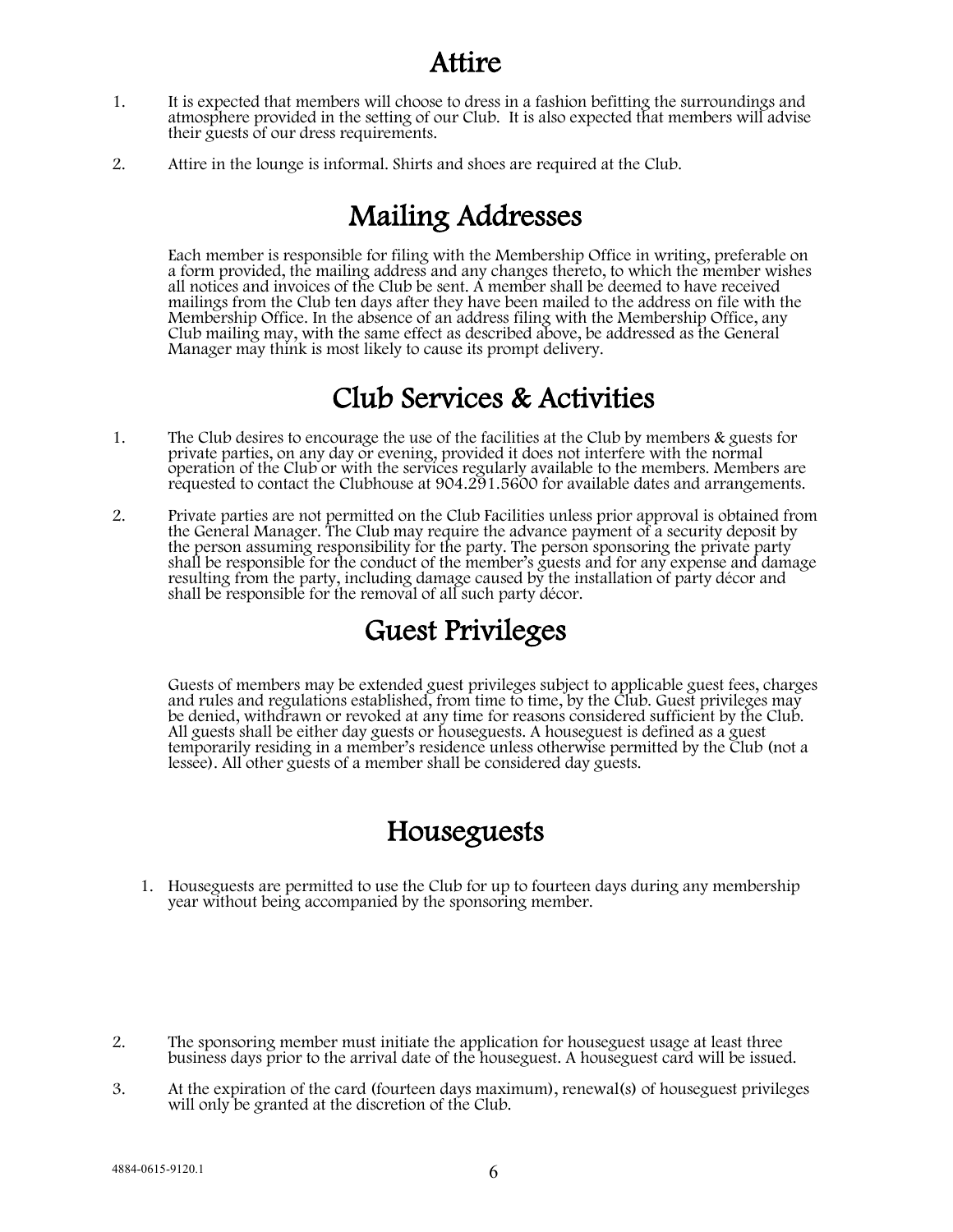- 4. The sponsoring member does not have to give up membership privileges for the period of time the houseguest is in residence.
- 5. Houseguests will be charged the applicable guest fees established by the Club and the houseguest will have an opportunity to pay the charges. All unpaid charges of the houseguest are the responsibility of the sponsoring member.
- 6. The sponsoring member is also responsible for the manner, conduct and appearance of any houseguest. If the manner, deportment or appearance of any houseguest is deemed to be unsatisfactory, such privileges may be terminated by the Club without prior notice.

## Golf Rules General Golf Rules

- 1. The rules of golf of the United State Golf Association (U.S.G.A.) together with the Rules of Etiquette as adopted by the U.S.G.A. shall be the rules of the Club, except when in conflict with local rules.
- 2. All members and guest must register in the Golf Shop before beginning play. All play shall begin at the #1 tee unless otherwise directed by the Golf Shop.
- 3. "Cutting-in" is not permitted at any time. All players must check in with the starter. Under no circumstances are players permitted to start play from residences.
- 4. Practice is not allowed on the golf course. The practice facilities must be used for all practice.
- 5. If a foursome or other group of players fails to keep its place on the course and loses more than one clear hole on the players in front, they must allow the following group to play through. If the group is still unable to hold its position on the course, the Club reserves the right to require the group to skip any holes necessary to bring the group back up to speed.
- 6. All players who stop after playing nine holes for any reason must occupy the next tee before the following players arrive at the tee or they will lose their position on the golf course and must get permission from the Golf Shop to resume play.
- 7. All tournament play must be approved in advance by the Director of Golf.
- 8. Players are requested to pick up tees after driving. Players should be careful in discarding broken tees since the tees damage the mowers and puncture golf cart tires.
- 9. Enter and leave bunkers at the nearest level point to the green. Smooth sand over with rake upon leaving.
- 10. Repair all ball marks on the green.
- 11. Fill all divots with sand provided.
- 12. Searching for golf balls by non-golfers is not permitted on the course at any time. Wading in lakes, marshes and ditches is not permitted by both golfers and non-golfers.
- 13. Golf rangers may be on duty to help regulate play and enforce golf cart regulations. The golf rangers have full authority on the golf course to enforce all rules and speed of play. Your cooperation is appreciated.
- 14. Each player must have his or her own set of golf clubs. Rental clubs are available in the Golf Shop.
- 15. Appropriate golf attire is required at all times on the golf course and practice areas. Members are expected to insure that their family members and guest adhere to such rules.

#### Acceptable Not Acceptable

Gentlemen: Shirts with collars and sleeves, slacks, Bermuda-style shorts are considered appropriate attire.

Tank tops, tee shirts, fishnet tops, jeans, bathing suits, athletic short and short shorts are not permitted.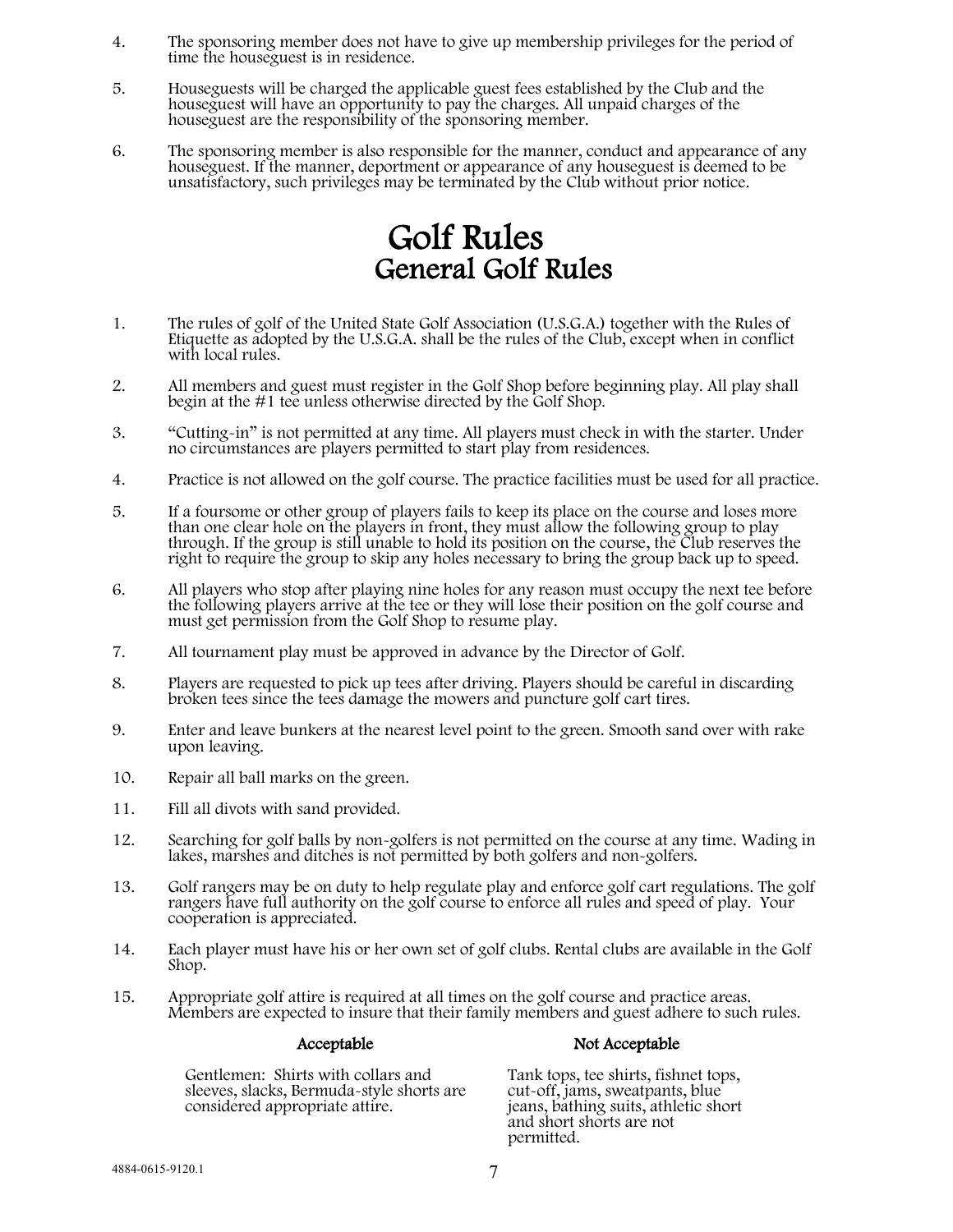| Ladies: Dresses, skirts, slacks, golf shorts |
|----------------------------------------------|
| and blouses. Fashion golf tee-shirts are     |
| considered appropriate attire.               |

Halter tops, tee shirts, fishnet tops, cut-offs, bathing suits, sweat pants, blue jeans, athletic shorts and short shorts are not permitted.

Shoes: Soft-soled shoes are required and golf shoes are preferred. Golf shoes are required to have soft-spikes.

Use of shoes other than golf shoes must be approved by the Golf Shop. Football spikes and baseball spikes are not permitted.

This dress code is mandatory for all players. Improperly dressed golfers will be asked to change before playing. If you are in doubt concerning your attire, please check with the Golf Shop before starting play.

- 16. The golf course is restricted to use by "golfers" only and may not be used for any purpose except golf without the approval of the Club.
- 17. Children under the age of sixteen (16) must be accompanied by an adult unless playing in a Club- sponsored tournament. Children aged twelve to sixteen may be allowed use of the golf facilities after successfully completing a Junior Development Course administered by the Golf Professional. Juniors, sixteen years of age and over, may be required to complete the Junior Development Course if they, in the view of the golf Professional, do not possess the adequate knowledge of golf and its rules of etiquette. The Club reserves the right to permit Juniors to walk during certain periods of play and to restrict access during certain periods of play.
- 18. If lightning is in the area, all play shall cease and players shall seek appropriate shelters immediately.
- 19. Club management may close the golf course to play from time to time for maintenance, special events or whenever the grounds could be damaged by play. Club management may also designate "men's day" and "ladies day" or other special days during which part of the day will be reserved for golf play only by men, women or special groups.
- 20. No personal coolers are permitted on the golf course.
- 21. When rains prevail and cause termination of play, it is the responsibility of the player to apply for a rain check at the Golf Shop.
- 22. The priority of groups is foursomes, threesomes, twosomes and singles. Groups of five or more players have no standing and shall be permitted on the golf course only with the permission of the Head Golf Professional.

#### Hours of Play

The hours of play and Golf Shop hours will be posted in the Golf Shop. The golf course superintendent is authorized to determine when the golf course is fit for play. His decision shall be final. In his absence, the Golf Professional on duty shall make this decision.

#### Golf Starting Times

- 1. All players must have a starting time reserved through the Golf Shop. The staff will assign the starting time depending on availability.
- 2. Starting times may be made by phone during Golf Shop hours as may be posted from time to time.
- 3. Group captains must give their name and the names of the players in their group at time of reservation.
- 4. Starting time changes must be approved by the Golf Shop.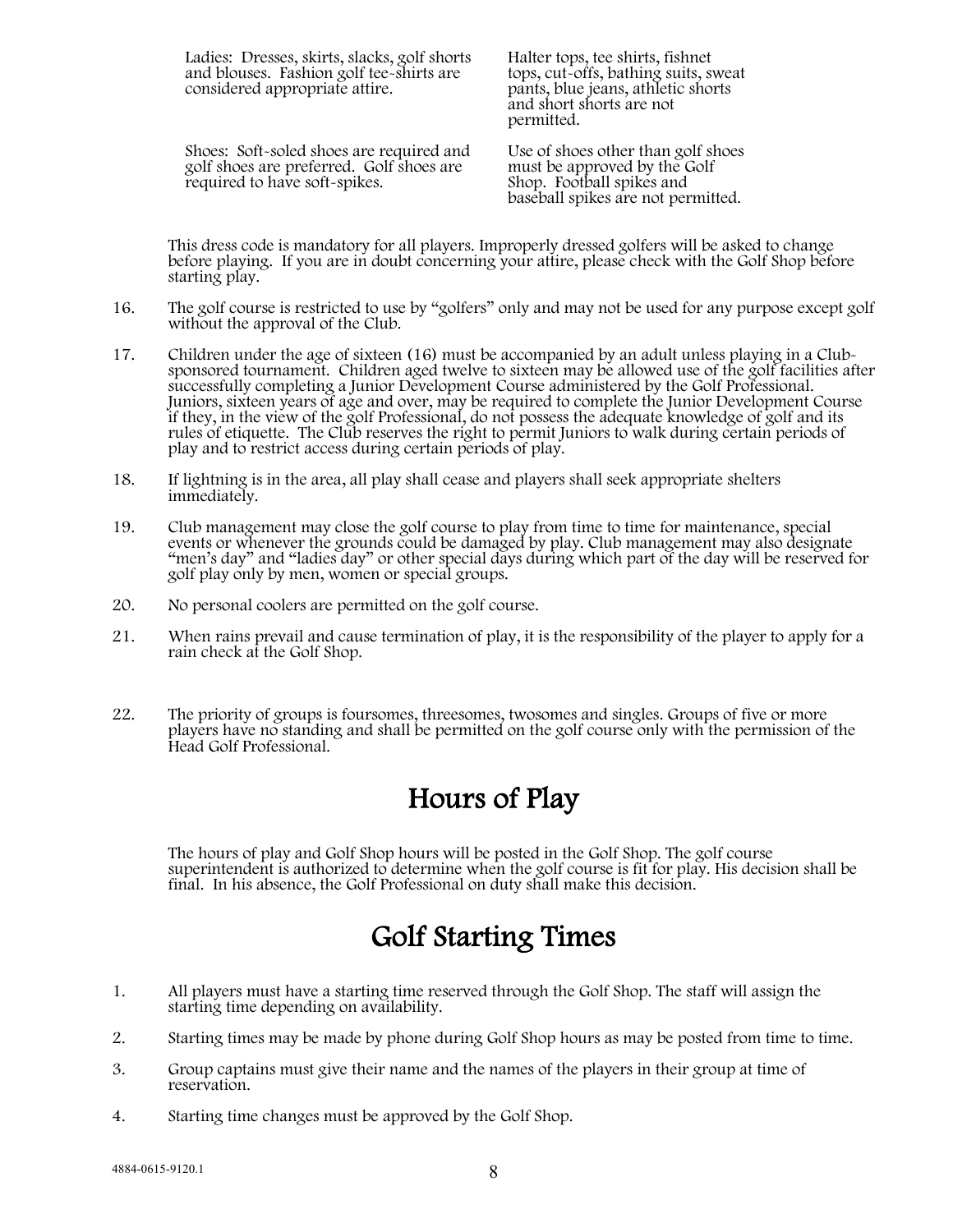- 5. Players who fail to cancel their tee time 24-hours prior to their scheduled tee time may be charged a no-show fee established by the Club.
- 6. Please notify the Golf Shop of any cancellations as soon as possible.

#### Registration

- 1. All players must register in the Golf Shop before beginning play and all members shall present their cards at registration.
- 2. Failure to check in and register ten minutes prior to a reserved starting time may cause cancellation or set back.
- 3. Players late for their starting time lose their right to the starting time and shall begin play only at the discretion of the Golf Shop.

#### Practice Range

- 1. The practice range is open during normal operating hours as posted in the Golf Shop. From time to time the practice range will be closed for general maintenance; times will be posted in the Golf Shop.
- 2. Range balls are for use on the practice range only. Range balls are not to be used on the golf course.
- 3. Each player using the practice range may obtain range balls at the Golf Shop.
- 4. Golf carts are not permitted on any tee area. Parking of golf carts is allowed in designated areas only.
- 5. Balls must be hit from designated areas only. No hitting is permitted from the rough or sides of the practice range.
- 6. Proper golf attire is required on the practice range.

#### Golf Cart Rules

- 1. Golf carts shall not be used by a member or guest on the Club Facilities without proper assignment and registration in the Golf Shop. The Club reserves the right to establish rules relating to walking on the golf course in its sole discretion.
- 2. Each operator of a golf cart must be at least sixteen (16) years of age and have a valid automobile driver's license.
- 3. Club provided golf carts cannot be used off the golf course.
- 4. Only two (2) persons and two (2) sets of golf clubs are permitted per golf cart.
- 5. All golf carts must stay on paths around tees and greens. Golf cart users must abide by all directional signs and should make note of cart path conditions before play. Club management reserves the right to set rules for use of cart paths.
- 6. Never drive a golf cart through a hazard.
- 7. Be careful to avoid soft areas on fairways, especially after rains. Use the rough whenever possible.
- 8. Operation of a golf cart is at the risk of the operator. Cost of repair to a golf cart which is damaged by a member or any family member shall be charged to the member or, in the case of damage by a guest, to the sponsoring member. Members using a golf cart shall be fully responsible for any and all damages, including damages to the golf cart, that are caused by the misuse of the golf cart by the member, any family member or guest shall reimburse SVCDD, Century and the Club for any and all damages they may sustain by reason of such misuse.
- 9. The member or guest using a golf cart accepts and assumes all responsibility for liability connected with operation of the golf cart. The member or guest also expressly indemnifies and agrees to hold